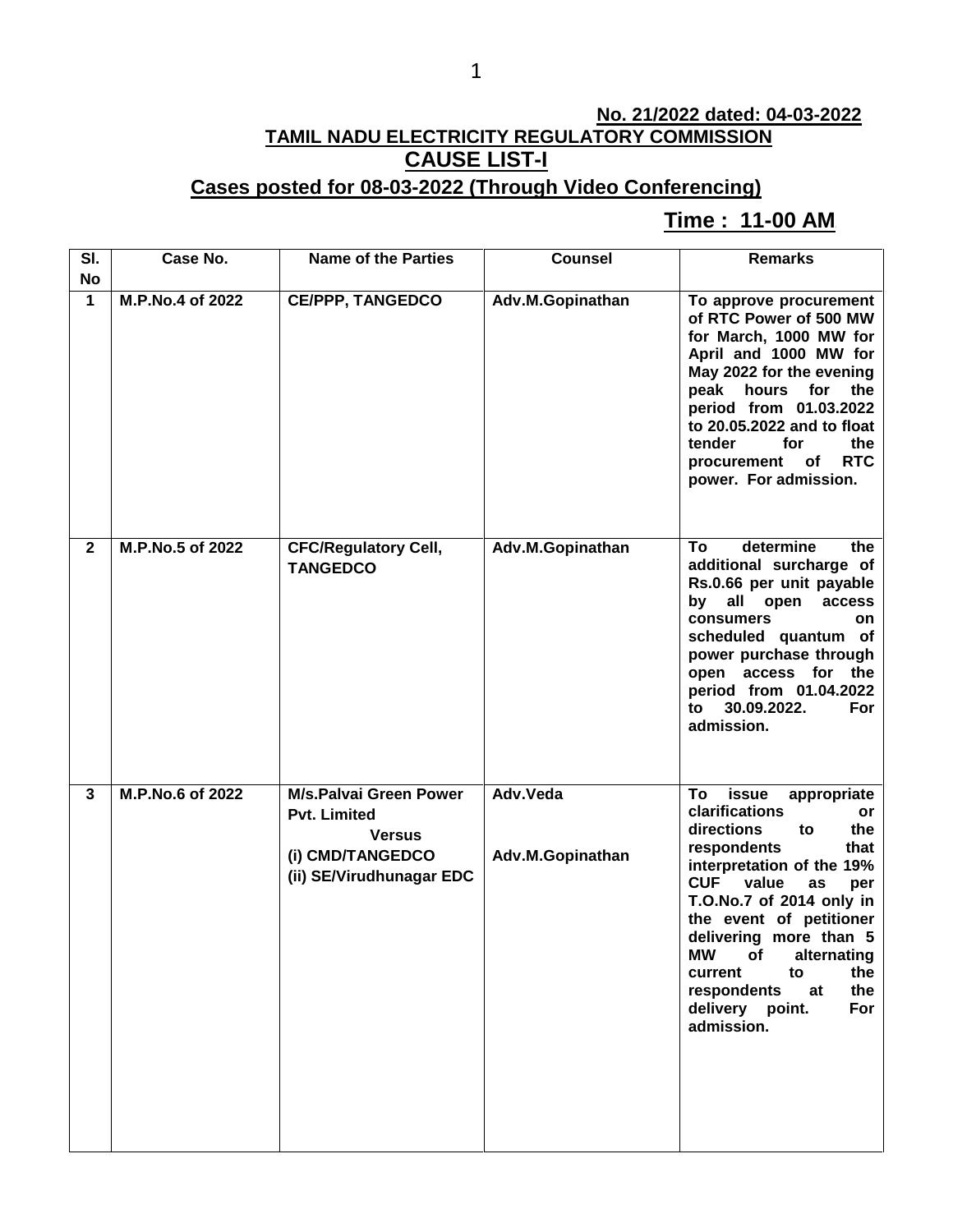| 4              | M.P.No.7 of 2022                                                                                                       | Thiru.M.Xavier,<br><b>Tuticorin</b><br><b>Versus</b><br>(i) CMD/TANGEDCO<br>(ii) Director / Distribution<br>(iii) CE/Distn., Tirunelveli<br>(iv) SE/Tuticorin EDC                                                                           | <b>Represented by</b><br>Tr.S.Neelakanta Pillai<br>Adv.M.Gopinathan                                                  | Direct TANGEDCO to<br>supply LT three phase<br>power supply 24 hrs in a<br>day on regular basis for<br>his industry and to issue<br>suitable and appropriate<br>direction to the licensee<br>stop such<br>illegal<br>to<br>restriction<br>of<br>power<br>supply with immediate<br>effect and others.<br>For<br>admission.                                                                                                                                                                                                                                        |
|----------------|------------------------------------------------------------------------------------------------------------------------|---------------------------------------------------------------------------------------------------------------------------------------------------------------------------------------------------------------------------------------------|----------------------------------------------------------------------------------------------------------------------|------------------------------------------------------------------------------------------------------------------------------------------------------------------------------------------------------------------------------------------------------------------------------------------------------------------------------------------------------------------------------------------------------------------------------------------------------------------------------------------------------------------------------------------------------------------|
| 5              | R.P.No.1 of 2022<br>in<br>M.P.No.2 of 2021,<br>M.P.Nos.33 to 36 of<br>2021, T.A.No.7 of<br>2021 & M.P.No.45 of<br>2021 | <b>CE/Commercial,</b><br><b>TANGEDCO</b><br><b>Versus</b><br>(i) Tmt. Tara Murali<br>(ii) Thiru.V.Gunalan<br>(iii) Tmt.S.Shalini<br>(iv) Tmt.J.Shobha Lalith<br>(v) Tmt.G.Kumari Selva<br>(vi) Thiru.K.Sakthivel<br>(vii) Thiru.Manivasagan | Adv.M.Gopinathan<br>Adv.Arun Anbumani for<br>R-1, Adv.R.S.Pandiyaraj<br>for R-2 to R-6 &<br>Adv.Rahul Balaji for R-7 | To review the orders of<br><b>Commission</b><br>the<br>by<br>considering the cost of<br>DT erected within the<br>consumer premises with<br>respect to extension of<br>LT service connections<br>and also the actual cost<br>with<br>οf<br>extension<br>respect to extension of<br>HT service connections.<br>For filing counter on the<br>admissibility<br>of<br>the<br>petition.                                                                                                                                                                                |
| 6              | D.R.P.No.3 of 2022                                                                                                     | <b>M/s.OPG Power</b><br><b>Generation Pvt. Limited</b><br><b>Versus</b><br><b>CMD/TANGEDCO</b>                                                                                                                                              | Adv.Tanya Kapoor<br>Adv.M.Gopinathan                                                                                 | To declare the exorbitant<br>increase in the price of<br>imported coal along with<br>the acute shortage and<br>non-availability<br>оf<br>coal,<br>domestic<br>as a<br>Force Majeure event and<br>direct the suspension of<br>transmission charges to<br>levied<br>under<br>the<br>be<br>MTOA agreement until<br>the Force Majeure event<br>ceases and also direct<br>the TANGEDCO not to<br>levy OA charges for the<br>period of Force Majeure<br>continuation and from<br>levying<br>other<br>any<br>charges,<br>costs<br>whatsoever.<br><b>For</b><br>counter. |
| $\overline{7}$ | R.P.No.8 of 2021<br>in<br>D.R.P.No.18 of 2013                                                                          | <b>CFC/Deposits &amp;</b><br>Documentation,<br><b>TANGEDCO</b><br><b>Versus</b><br><b>M/s.ITC Limited</b>                                                                                                                                   | <b>AGP. Richardson</b><br>Wilson<br>M/s.S.Ramasubramaniam<br>& Associates                                            | To review the order on<br>the ground<br>that<br>the<br>impugned<br>order<br>is.<br>against the Electricity<br>Rules,<br>2005<br>and<br>Judgment of APTEL in<br>Appeal No.33 of 2012.<br>For rejoinder.                                                                                                                                                                                                                                                                                                                                                           |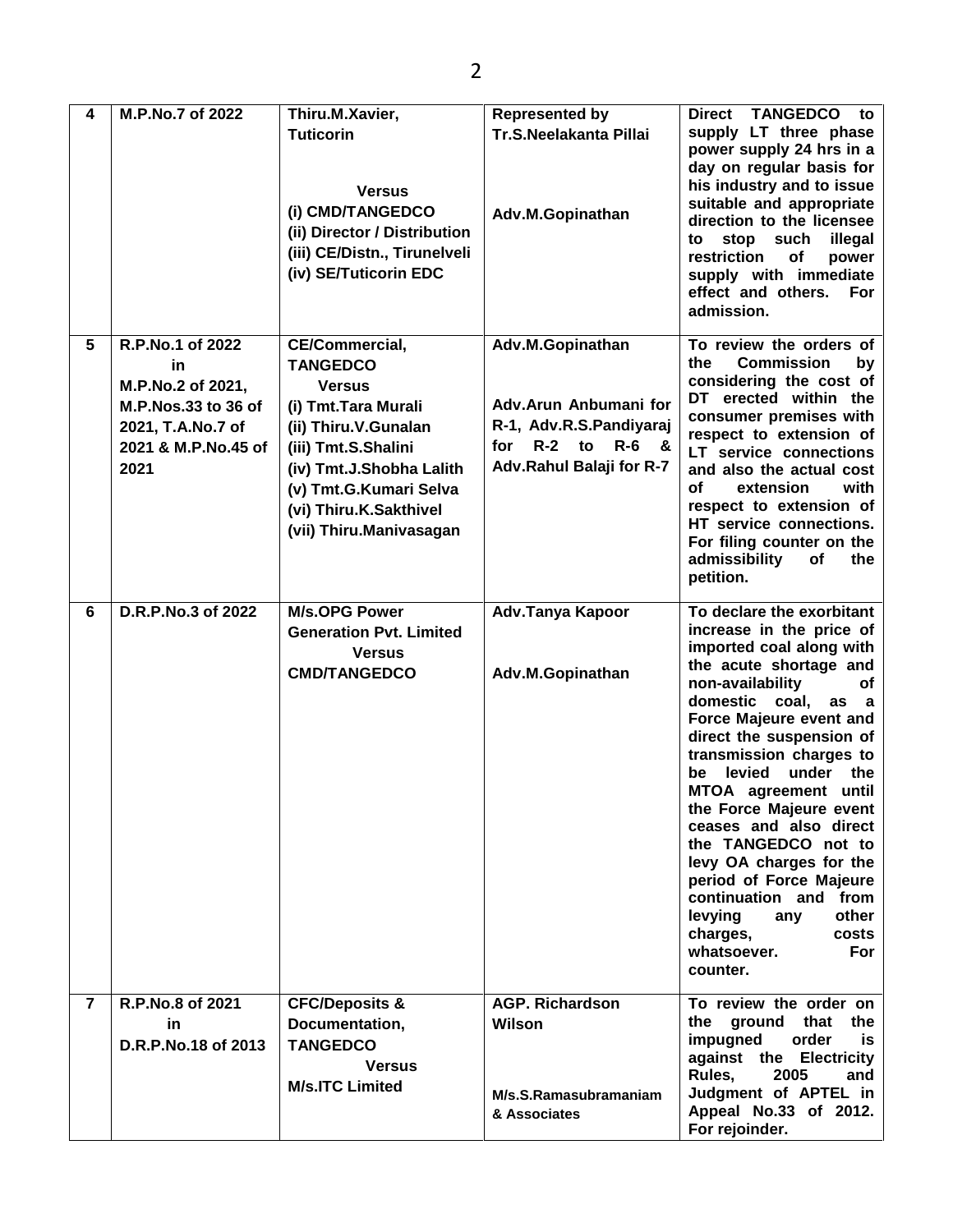| 8  | M.P.No.48 of 2021  | <b>CE/PPP, TANGEDCO</b>                                                                                                                    | Adv.M.Gopinathan                     | To accord approval to<br>medium<br>float a<br>term<br><b>FOO</b><br>tender<br>under<br>the<br>guidelines<br>with<br>deviations proposed in<br>the Bidding Documents<br>line<br>with<br><b>Pilot</b><br>in.<br>Scheme-II for purchase<br>of 1500 MW RTC power<br>for a period of 5 years<br>appointing PTC<br>India<br>Limited<br><b>as</b><br>an<br>Aggregator. For filing<br>affidavit and for further<br>hearing. |
|----|--------------------|--------------------------------------------------------------------------------------------------------------------------------------------|--------------------------------------|---------------------------------------------------------------------------------------------------------------------------------------------------------------------------------------------------------------------------------------------------------------------------------------------------------------------------------------------------------------------------------------------------------------------|
| 9  | T.A.No.64 of 2022  | M/s.Rajkumar Impex Pvt.<br>Ltd<br><b>Versus</b><br>(i) CMD/TANGEDCO<br>(ii) CFC/Revenue<br>(iii) Director/Finance<br>(iv) SE/Tuticorin EDC | Adv.M.Gopinathan                     | W.P.No.30687 of<br>2016<br>trd. by Hon'ble<br><b>High</b><br>Court of Madras in the<br>matter of start-up power<br>charges.<br>For payment of court fee<br>by the petitioner and<br>filing of counter affidavit<br>by the respondents and<br>filing<br>also<br>of entire<br>documents/vakalath<br>by<br>both parties in the above<br>writ petition and for<br>hearing.                                              |
| 10 | D.R.P.No.1 of 2019 | <b>Rajshree Sugars &amp;</b><br>Chemicals Ltd.,<br><b>Versus</b><br>1) TANGEDCO & ors.                                                     | Adv.Rahul Balaji<br>Adv.M.Gopinathan | Direct the respondent to<br>the<br>interest<br>of<br>pay<br><b>Rs.1.44</b><br>For<br>crores.<br>arguments.                                                                                                                                                                                                                                                                                                          |
| 11 | D.R.P.No.2 of 2019 | <b>Rajshree Sugars &amp;</b><br><b>Chemicals Ltd.,</b><br><b>Versus</b><br>1) TANGEDCO & ors.                                              | Adv.Rahul Balaji<br>Adv.M.Gopinathan | Direct the respondent to<br>release the payment of<br>Rs.2.52 crores towards<br>2% of line loss.<br>For<br>arguments.                                                                                                                                                                                                                                                                                               |
| 12 | D.R.P.No.4 of 2019 | <b>Rajshree Sugars &amp;</b><br>Chemicals Ltd.,<br><b>Versus</b><br>1) TANGEDCO & Ors.                                                     | Adv.Rahul Balaji<br>Adv.M.Gopinathan | Direct the respondent to<br>release the payment of<br>Rs.15.19 lakhs towards<br>2% of line loss.<br>For<br>arguments.                                                                                                                                                                                                                                                                                               |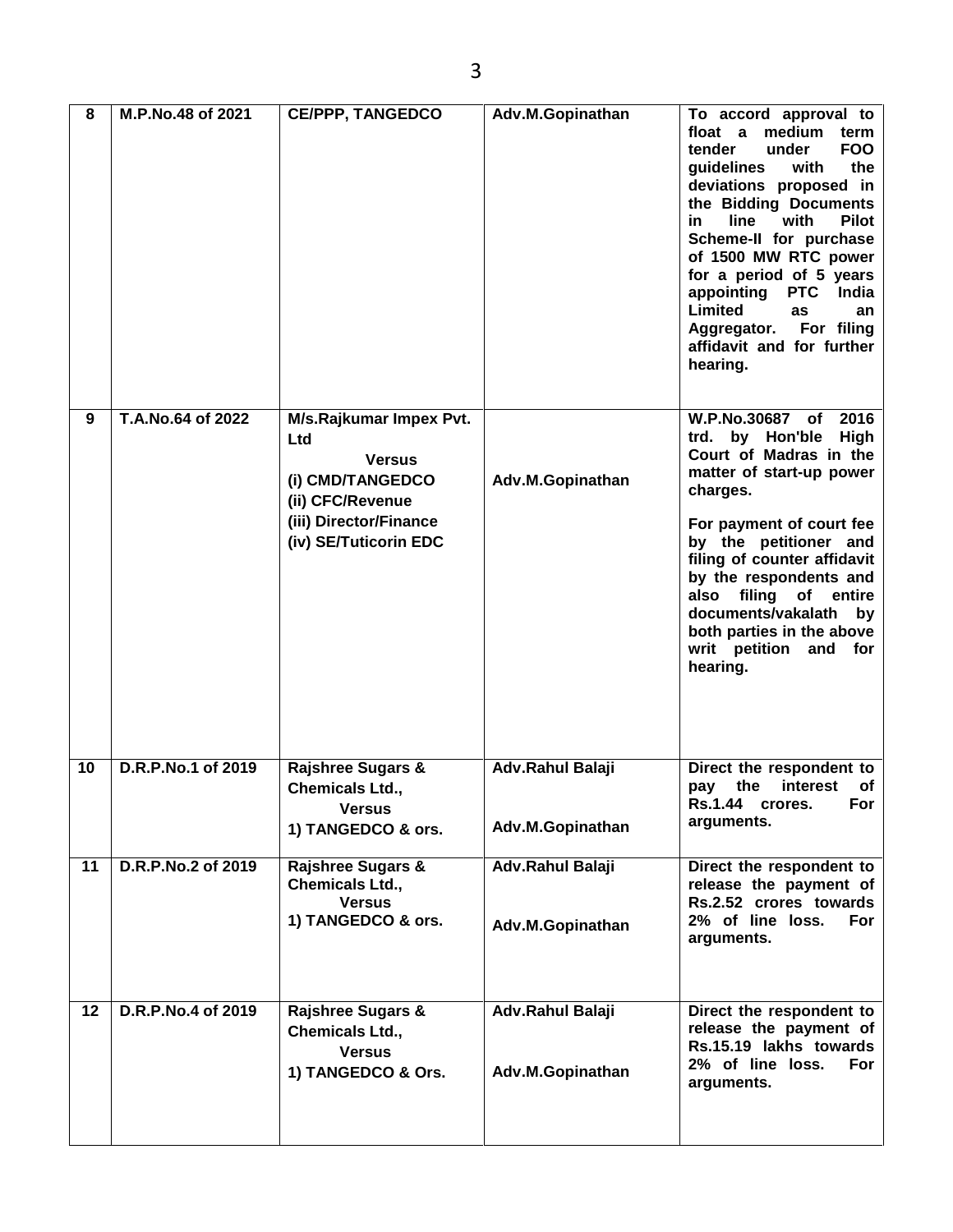| 13 | M.P.No.37 of 2021   | <b>M/s.Kamuthi Renewable</b><br><b>Energy Limited</b><br><b>Versus</b><br>(i) CMD/TANGEDCO<br>(ii) CE/NCES<br>(iii)SE/P&C/TANTRANSC<br>O/Mdu<br>(iv) SE/NCES/Tirunelveli            | Adv.Rahul Balaji<br>Adv.M.Gopinathan<br>Adv.V.Anil Kumar | To declare that the entire<br>72 MW solar power plant<br>commissioned<br>stood<br>and entitled to the Tariff<br>fixed<br>under<br>"Comprehensive<br><b>Tariff</b><br>Order on Solar Power" in<br>Order No.4 of 2014 and<br>set aside the CE/NCES<br>communication's dated<br>30.9.2016 to segregate<br>the 72 MW solar power<br>plant erected as 25 MW<br>and 47 MW separately<br>with<br>separate energy<br>meters and be paid at<br>different tariff rates as<br>illegal. For arguments. |
|----|---------------------|-------------------------------------------------------------------------------------------------------------------------------------------------------------------------------------|----------------------------------------------------------|--------------------------------------------------------------------------------------------------------------------------------------------------------------------------------------------------------------------------------------------------------------------------------------------------------------------------------------------------------------------------------------------------------------------------------------------------------------------------------------------|
| 14 | D.R.P.No.8 of 2021  | <b>M/s.NVR Energy Pvt</b><br>Limited<br><b>Versus</b><br>(i) CMD / TANGEDCO<br>(ii) CFC/Revenue<br>(iii) SE/Tuticorin EDC<br>$(iv)$ SLDC /<br><b>TANTRANSCO</b>                     | Adv.Rahul Balaji<br>Adv.M.Gopinathan<br>Adv.V.Anil Kumar | Direct TANGEDCO to<br><b>JMR</b><br>modify<br>the<br><b>statements</b><br>for<br>the<br>period October 2019 till<br>April 2021 and to refund<br><b>of</b><br>Rs.22,96,755/-<br>collected<br>the<br>from<br>petitioner<br>by adopting<br>methodology<br>such<br>including<br>payments<br>against<br>the<br>supplementary bills. For<br>arguments.                                                                                                                                           |
| 15 | D.R.P.No.9 of 2021  | <b>M/s.Narbheram Solar TN</b><br><b>Pvt Limited</b><br><b>Versus</b><br>(i) CMD / TANGEDCO<br>(ii) CFC/Revenue<br>(iii) SE/Tuticorin EDC<br>(iv) SLDC /<br><b>TANTRANSCO</b>        | Adv.Rahul Balaji<br>Adv.M.Gopinathan<br>Adv.V.Anil Kumar | TANGEDCO to<br><b>Direct</b><br><b>JMR</b><br>modify<br>the<br><b>statements</b><br>for<br>the<br>period October 2019 till<br>April 2021 and to refund<br>οf<br>Rs.27,08,933/-<br>collected<br>from<br>the<br>petitioner<br>by adopting<br>such<br>methodology<br>including<br>payments<br>against<br>the<br>supplementary bills. For<br>arguments.                                                                                                                                        |
| 16 | D.R.P.No.13 of 2021 | <b>M/s.EID Parry (India)</b><br>Limited<br><b>Versus</b><br>i) CMD/TANGEDCO<br>ii) CFC/Revenue,<br><b>TANGEDCO</b><br>iii) CE/NCES<br>iv) SE/Cuddalore EDC<br>v) SE/Pudukkottai EDC | Adv.Rahul Balaji<br>Adv.M.Gopinathan                     | Direct the respondents<br>to implement the order<br>of the Commission in<br>P.P.A.P No.8 of 2011<br>dt.31.3.2016<br>and<br>consequently release the<br>payment towards 2% line<br>loss of Rs.2,87,29,026/-<br>payable together with<br>interest<br>of<br>Rs.1,53,69,099/- thereon<br>at 12% p.a.<br>For<br>arguments.                                                                                                                                                                      |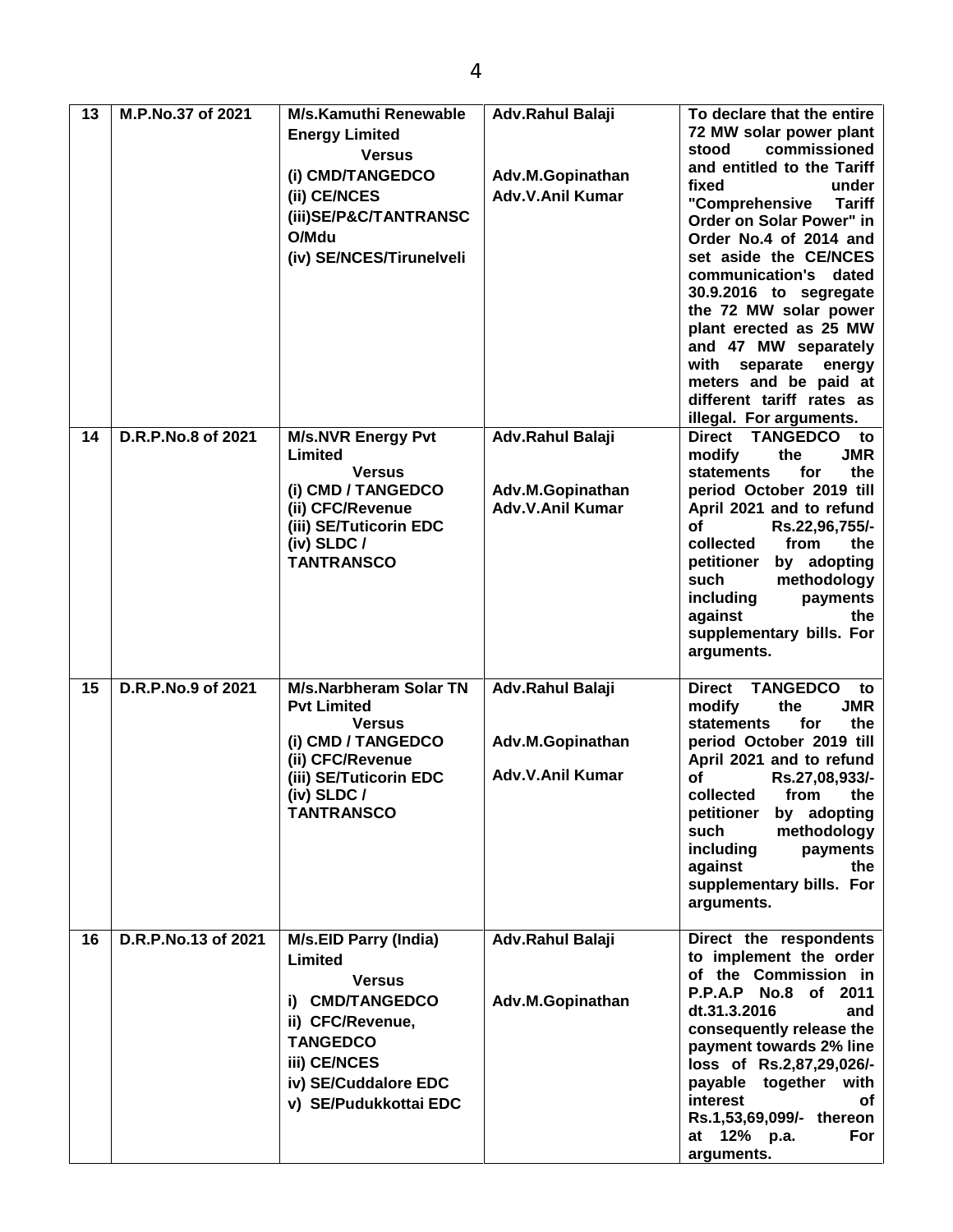| 17 | D.R.P.No.17 of 2021 | <b>M/s.Dharani Sugars &amp;</b><br><b>Chemicals Limited</b><br><b>Versus</b><br>1) CMD/TANGEDCO<br>2) CFC/General<br>3) Director (Finance)<br>4) Director (Generation)<br>5) SE/Kallakurichi EDC                                                  | Adv.Rahul Balaji<br>Adv.M.Gopinathan                       | Grant an interim stay on<br>the operation<br>of the<br>Respondent-5's<br>letter<br>dt.25.9.2020<br>and<br>consequently direct the<br>respondent<br>make<br>to<br>principal<br>payment<br>amount<br>оf<br>Rs.2,74,04,230/-<br>along<br>with interest @ 18% p.a.<br>and also direct to make<br>payment<br>оf<br>Rs.12,35,53,367/-<br>towards<br>interest<br>on<br>delayed payments.<br>For<br>arguments. |
|----|---------------------|---------------------------------------------------------------------------------------------------------------------------------------------------------------------------------------------------------------------------------------------------|------------------------------------------------------------|--------------------------------------------------------------------------------------------------------------------------------------------------------------------------------------------------------------------------------------------------------------------------------------------------------------------------------------------------------------------------------------------------------|
|    |                     | Batch cases - In the matter of adjustment of lapsed units                                                                                                                                                                                         |                                                            |                                                                                                                                                                                                                                                                                                                                                                                                        |
| 18 | T.A.No.6 of 2022    | <b>Tamil Nadu Power</b><br><b>Producers' Association</b><br><b>Versus</b><br>(i) Chairman /<br><b>TANTRANSCO</b><br>(ii) MD/TANTRANSCO<br>(iii) Director /operations<br>(iv) SE/Commercial<br><b>Divn/TANTRANSCO</b><br>(v) Director/Distribution | Adv.Rahul Balaji<br>Adv.V.Anil Kumar &<br>Adv.M.Gopinathan | <b>W.P.No.15433</b><br>2020<br>of<br>by Hon'ble<br><b>High</b><br>trd.<br>Court of Madras in the<br>matter of adjustment of<br>lapsed units.<br>For hearing                                                                                                                                                                                                                                            |
| 19 | T.A.No.7 of 2022    | <b>Kamachi Industries</b><br>Limited<br><b>Versus</b><br>(i) Chairman /<br><b>TANTRANSCO</b><br>(ii) MD/TANTRANSCO<br>(iii) CE/Grid Operations<br>(iv) Director/Operations<br>(v) Director/Distribution<br>(vi) SE/CEDC/North                     | Adv.Rahul Balaji<br>Adv.V.Anil Kumar &<br>Adv.M.Gopinathan | W.P.No.475 of 2021 trd.<br>by Hon'ble High Court of<br>Madras in the matter of<br>adjustment of<br>lapsed<br>units.<br>For hearing.                                                                                                                                                                                                                                                                    |
| 20 | T.A.No.8 of 2022    | <b>M/s.ARS Energy Pvt.</b><br>Limited<br><b>Versus</b><br>(i) Chairman /<br><b>TANTRANSCO</b><br>(ii) MD/TANTRANSCO<br>(iii) CE/Grid Operations<br>(iv) Director/Operations<br>(v) Director/Distribution<br>(vi) SE/Chennai<br><b>EDC/North</b>   | Adv.Rahul Balaji<br>Adv.V.Anil Kumar &<br>Adv.M.Gopinathan | <b>W.P.No.11480</b><br>of 2021<br>trd. by Hon'ble<br>High<br>Court of Madras in the<br>matter of adjustment of<br>lapsed<br>units.<br>For hearing.                                                                                                                                                                                                                                                     |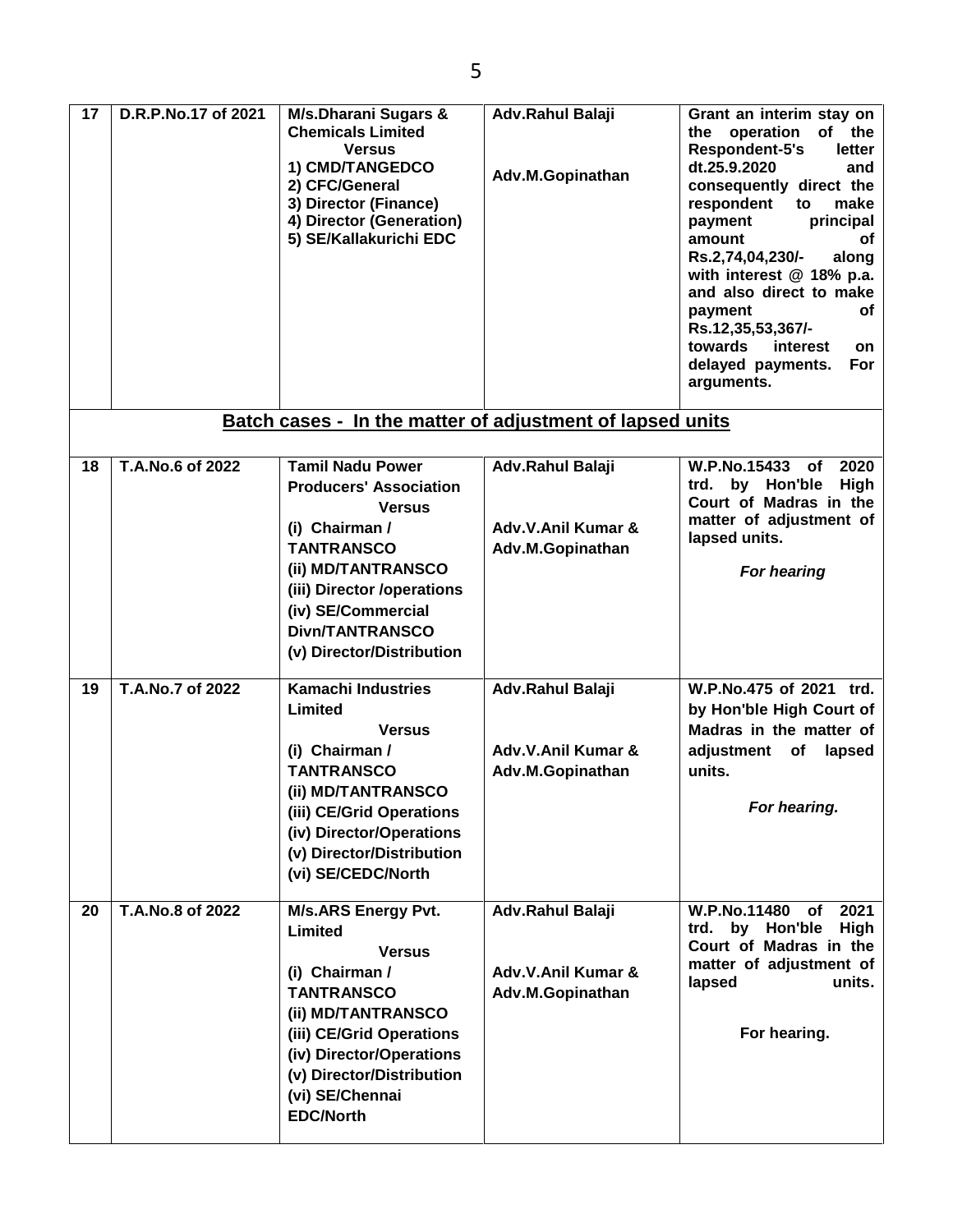| 21              | T.A.No.9 of 2022  | <b>Suryadev Alloys &amp;</b><br><b>Powers Pvt. Limited</b><br><b>Versus</b><br>(i) Chairman /<br><b>TANGEDCO</b><br>(ii) MD/TANTRANSCO<br>(iii) CE/Grid Operations<br>(iv) Director/Operations<br>(v) Director/Distribution<br>(vi) SE/Chennai<br><b>EDC/North</b> | Adv.Rahul Balaji<br>Adv.V.Anil Kumar &<br>Adv.M.Gopinathan | W.P.No.12062<br>2021<br>оf<br>by Hon'ble<br><b>High</b><br>trd.<br>Court of Madras in the<br>matter of adjustment of<br>units.<br>lapsed<br>For hearing. |
|-----------------|-------------------|--------------------------------------------------------------------------------------------------------------------------------------------------------------------------------------------------------------------------------------------------------------------|------------------------------------------------------------|----------------------------------------------------------------------------------------------------------------------------------------------------------|
| 22              | T.A.No.10 of 2022 | <b>Tulsyan NEC Limited</b><br><b>Versus</b><br>(i) Ch/TANTRANSCO<br>(ii) MD/TANTRANSCO<br>(iii) CE/Grid Operations<br>(iv) Director/Operations<br>(v) Director/Distribution<br>(vi) SE/Chennai<br><b>EDC/North</b>                                                 | Adv.Rahul Balaji<br>Adv.V.Anil Kumar &<br>Adv.M.Gopinathan | W.P.No.12083<br>2021<br>оf<br>by Hon'ble<br>High<br>trd.<br>Court of Madras in the<br>matter of adjustment of<br>units.<br>lapsed<br>For hearing.        |
| 23              | T.A.No.11 of 2022 | <b>Kamachi Industries</b><br>Limited<br><b>Versus</b><br>(i)<br><b>Chairman/TANTRANSCO</b><br>(ii) MD/TANTRANSCO<br>(iii) CE/Grid Operations<br>(iv) Director/Operations<br>(v) Director/Distribution<br>(vi) SE/Chennai<br><b>EDC/North</b>                       | Adv.Rahul Balaji<br>Adv.V.Anil Kumar &<br>Adv.M.Gopinathan | W.P.No.12584<br>2021<br>of<br>trd. by Hon'ble<br><b>High</b><br>Court of Madras in the<br>matter of adjustment of<br>units.<br>lapsed<br>For hearing.    |
| $\overline{24}$ | T.A.No.12 of 2022 | <b>OPG Power Generation</b><br><b>Pvt. Limited</b><br><b>Versus</b><br>(i) Ch./TANTRANSCO<br>(ii) MD/TANTRANSCO &<br>Ors.                                                                                                                                          | Adv.Rahul Balaji<br>Adv.V.Anil Kumar &<br>Adv.M.Gopinathan | W.P.No.15861 of 2021<br>trd. by Hon'ble High<br>Court of Madras in the<br>matter of adjustment of<br>lapsed<br>units.<br>For hearing.                    |

**(By order of the Commission)**

 **Secretary Tamil Nadu Electricity Regulatory Commission**